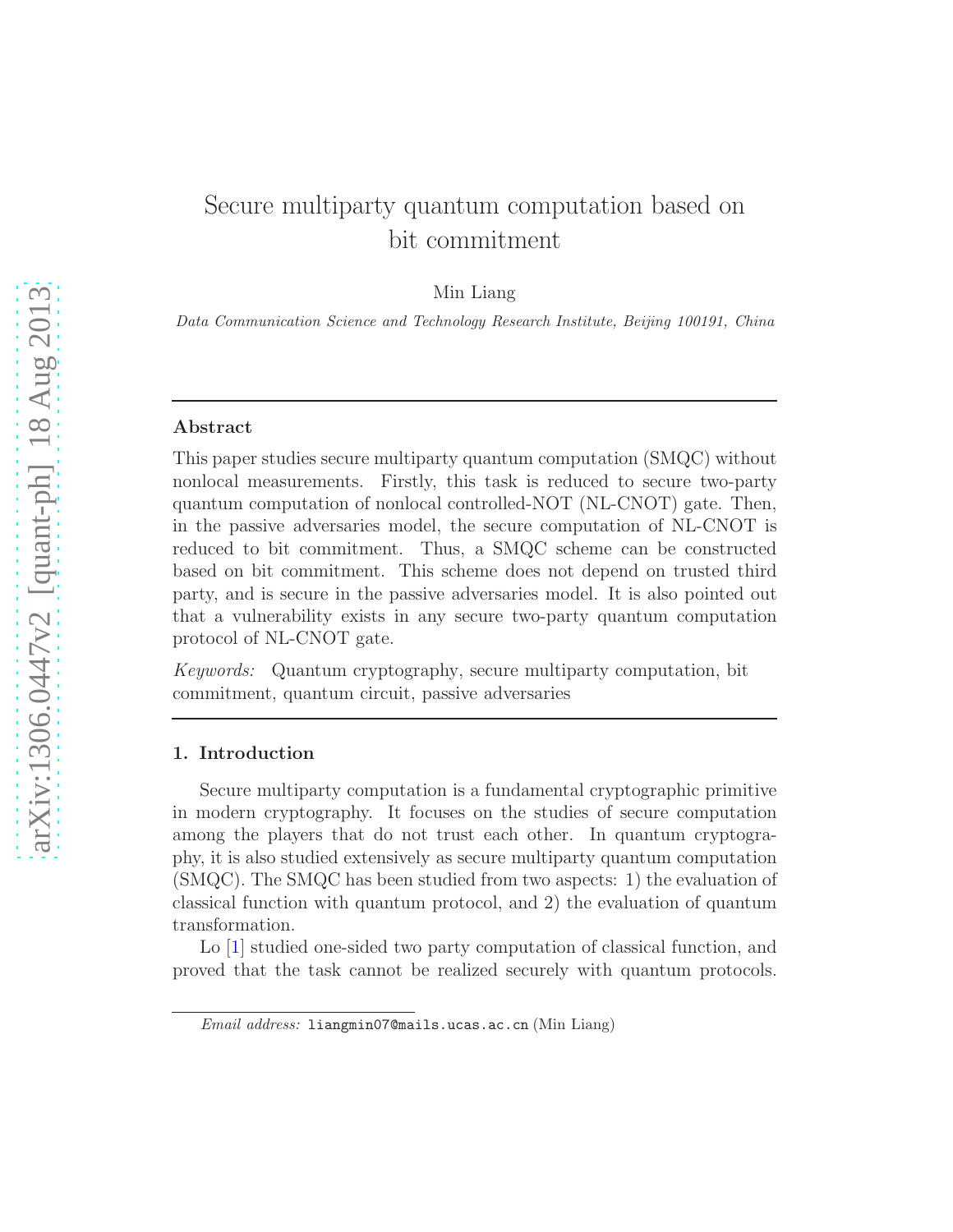Later, Refs. [2, 3] strengthened this impossibility result: two-sided secure two-party computation of classical function is also impossible with quantum protocols.

Secure multiparty computation of quantum circuit is also studied [4– 8]. Ref. [4] presented a verifiable quantum secret sharing protocol, based on which constructed a SMQC scheme. This construction of SMQC can tolerate  $\lfloor \frac{n-1}{6} \rfloor$  cheaters among *n* players. This threshold was improved to  $\lfloor \frac{n-1}{4} \rfloor$  in [5]. Dupuis et al. studied secure two-party quantum computation, and proposed a two-party protocol for secure evaluation of unitaries against specious adversaries [7], later the protocol was improved to securely compute any quantum operation against active adversaries [8].

Recently, Ref. [9] presented a quantum fully homomorphic encryption (QFHE) scheme, and described a SMQC scheme of unitaries with trusted third party (TTP) based on QFHE scheme.

This paper studies SMQC without nonlocal measurements. The SMQC task is reduced to secure two-party quantum computation of nonlocal CNOT (NL-CNOT), and then the protocol presented in [9] can be simplified. Then the secure computation protocol of NL-CNOT is reduced to bit commitment.

## 2. Preliminaries

Firstly, the model of SMQC studied in this paper is introduced here. Suppose there are n parties who jointly perform a computational task of quantum circuit. The input of the circuit is a m-qubit state. The  $n$  parties are denoted as  $P_1, \dots, P_n$ , whose inputs have  $k_1, \dots, k_n$  qubits  $(m = \sum_{i=1}^n k_i)$ , respectively. Through their local quantum computation and mutual communication, they accomplish the computational task, and each party can obtain the desired result. The quantum circuits are limited to be those containing no nonlocal measurements.

In this model, any two of the  $n$  parties are mutually distrusted, and each party may be dishonest. According to the possible cheating behaviors of dishonest participants, the SMQC can have the different models, such as passive adversaries model, active adversaries model, or else. Here, passive adversaries model refers that the dishonest parties merely gather information during the execution of SMQC protocol, and the active adversaries model refers that the dishonest parties take active steps to disrupt the execution of multiparty protocol. In any multiparty protocol, each party may change its local input before even entering the execution of the protocol. This is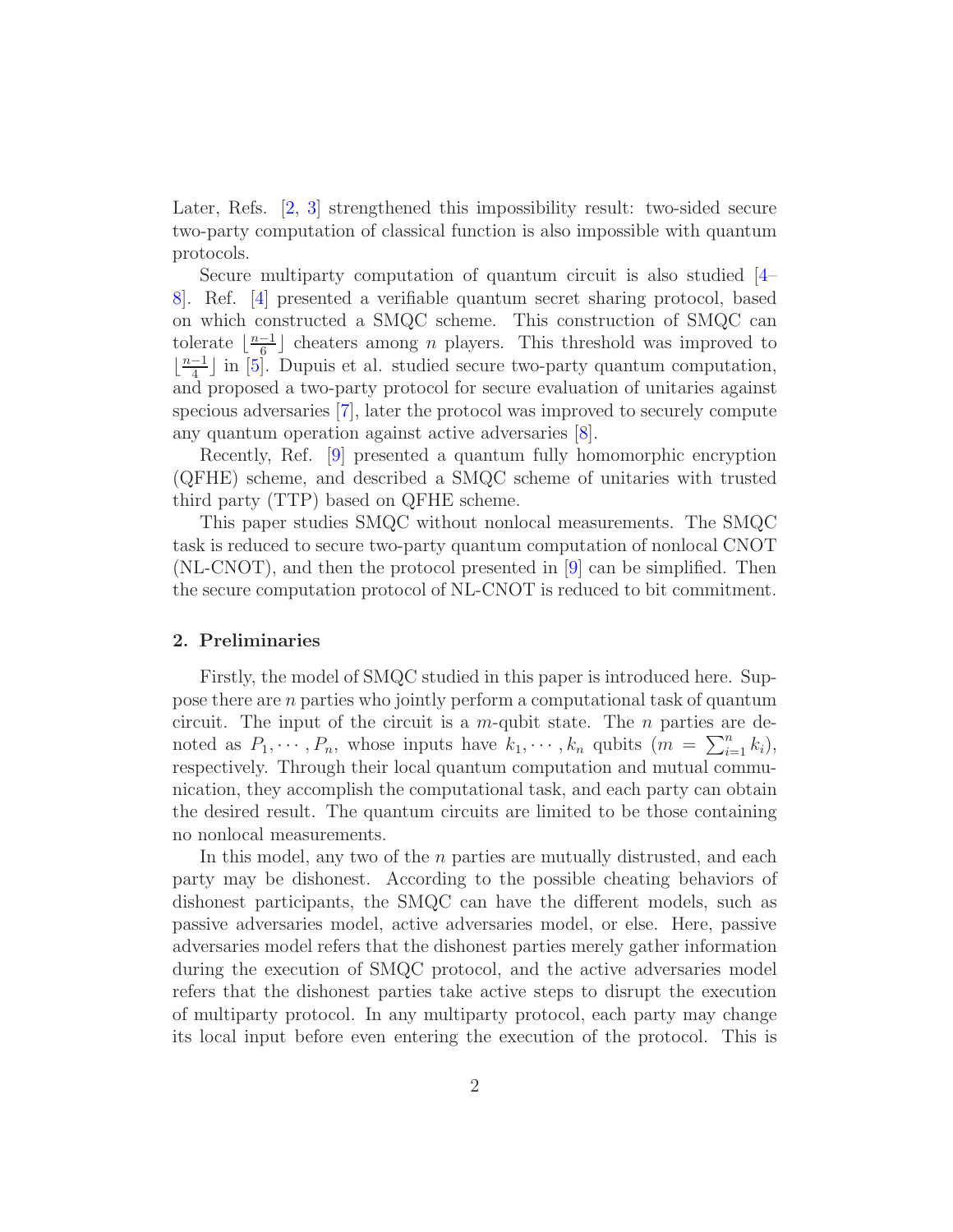also unavoidable when the parties utilize a trusted party. So, this is not considered a breach of security [10].

Ref. [9] constructed a SMQC of unitaries with TTP based on QFHE. The scheme is described as follows: each party  $(P_1, \dots,$  or  $P_n)$  preshares a secret key with TTP through quantum key distribution (QKD); Then each party encrypts his data with his secret key, and sends the ciphertext to TTP; Using the preshared secret key, the TTP performs the quantum circuit on the encrypted data according to QFHE scheme; The TTP sends back the ouputs to the corresponding parties, and then each party can decrypt the received state and obtain the desired result. This scheme is secure not only in the passive adversaries model but also in the active adversaries model.

For some protocol  $\sigma$  and some protocol  $\pi$ , we denote by  $\sigma^{\pi}$  the protocol where  $\sigma$  invokes instances of  $\pi$ .

Quantum universal composition (UC) theorem [6]: Let  $\pi$ ,  $\rho$  and  $\sigma$  be quantum polynomial time protocols. Assume that  $\pi$  quantum-UCemulates  $\rho$ . Then  $\sigma^{\pi}$  quantum-UC-emulates  $\sigma^{\rho}$ .

This theorem holds for both computational security and statistical security (information-theoretical security or perfect security). Quantum UC theorem ensures that if the quantum protocol  $\pi$  can securely realize a functionality  $\mathcal{F}$ , then the protocol  $\sigma^{\pi}$  can securely realize a functionality  $\sigma^{\mathcal{F}}$ .

## 3. Multiparty quantum computation with trusted third party

This section introduces the reduction from multiparty quantum computation to two-party quantum computation of NL-CNOT. Any unitary transformation can be decomposed into some CNOT and single-qubit transformations, so any unitary transformation  $U$  can be expressed by a quantum circuit  $C_U$  that consists of only CNOT and single-qubit gates. We consider n parties  $P_1, \dots, P_n$  participate in the joint computation of the quantum circuit  $C_U$ . Each of them  $P_i$  has  $k_i$  qubits as the inputs of the circuit, respectively. The circuit  $C_U$  has  $m = \sum_{i=1}^n k_i$  qubits as its input.

The m-qubit input of the circuit comes from all the  $n$  parties. Because the CNOT gate is performed on two qubits, the CNOT gates in the circuit can be classified into two kinds: (1) local CNOT, which acts on the two qubits belonging to the same party, and (2) NL-CNOT, which acts on the two qubits belonging to two different parties.

For an arbitrary party  $P_i$ , there are many single-qubit gates performing on his  $k_i$ -qubit input in the circuit. According to the computing sequence,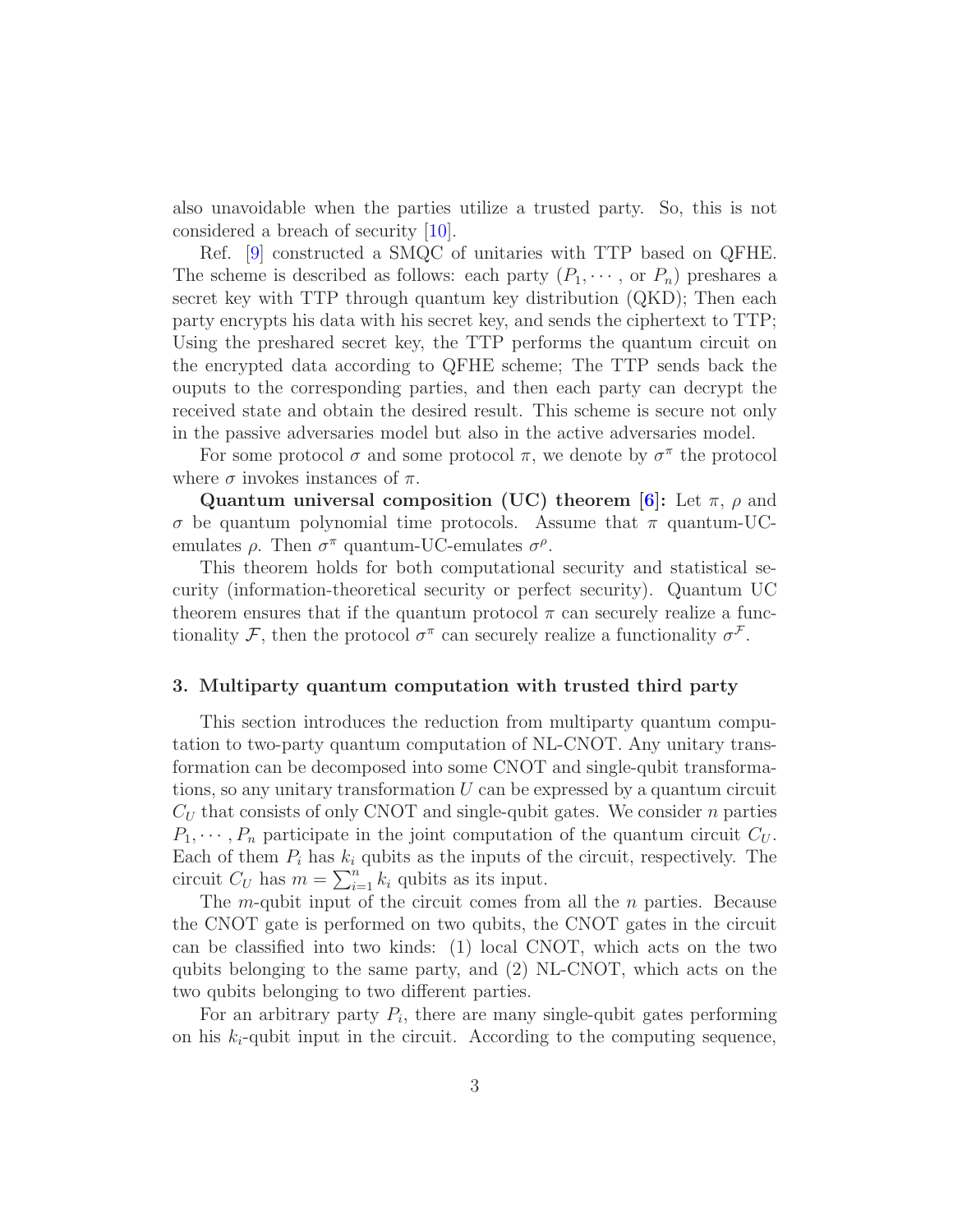these single-qubit gates are split into some small-scale quantum circuits by the NL-CNOT gates in the circuit. The small-scale quantum circuit acts only on his  $k_i$  qubits, so it is called local quantum circuit (LQC). Thus, the joint quantum circuit  $C_U$  can be seen as a combination of some NL-CNOT gates and LQCs. For example, any joint quantum circuit  $C_U$  can be expressed similarly to this form in Figure 1.



Figure 1: Quantum circuit to be computed jointly by n parties. It can be seen as a combination of some NL-CNOT gates and local quantum circuits (LQCs).

Because these LQCs are performed on their local qubits, the joint computation of the whole quantum circuit  $C_U$  only requires the joint computation of every NL-CNOT gate. According to quantum UC theorem [6], if the two-party computation of NL-CNOT is secure, then there exists a SMQC protocol for the unitary quantum circuit  $C_U$ . Thus, the SMQC of unitary circuit is reduced to two-party quantum computation of NL-CNOT.

In general quantum circuit, there may be some quantum measurements. The measurements may be local or nonlocal. The local measurement means that it acts simultaneously on the qubits belonging to the same party. If the quantum circuit contains no nonlocal measurement, the SMQC of quantum circuit can also be reduced to two-party quantum computation of NL-CNOT.

In order to implement ideal NL-CNOT functionality by secure two-party protocol, we can still adopt the TTP in the similar way to the SMQC presented in [9]. The difference is that it is unnecessary to employ the QFHE scheme, while the QHE scheme of CNOT is sufficient here. The detail is as follows. Suppose Alice and Bob intend to compute a NL-CNOT gate, they encrypt their qubits ( $|\alpha\rangle$  and  $|\beta\rangle$ ) using the secret key preshared with TTP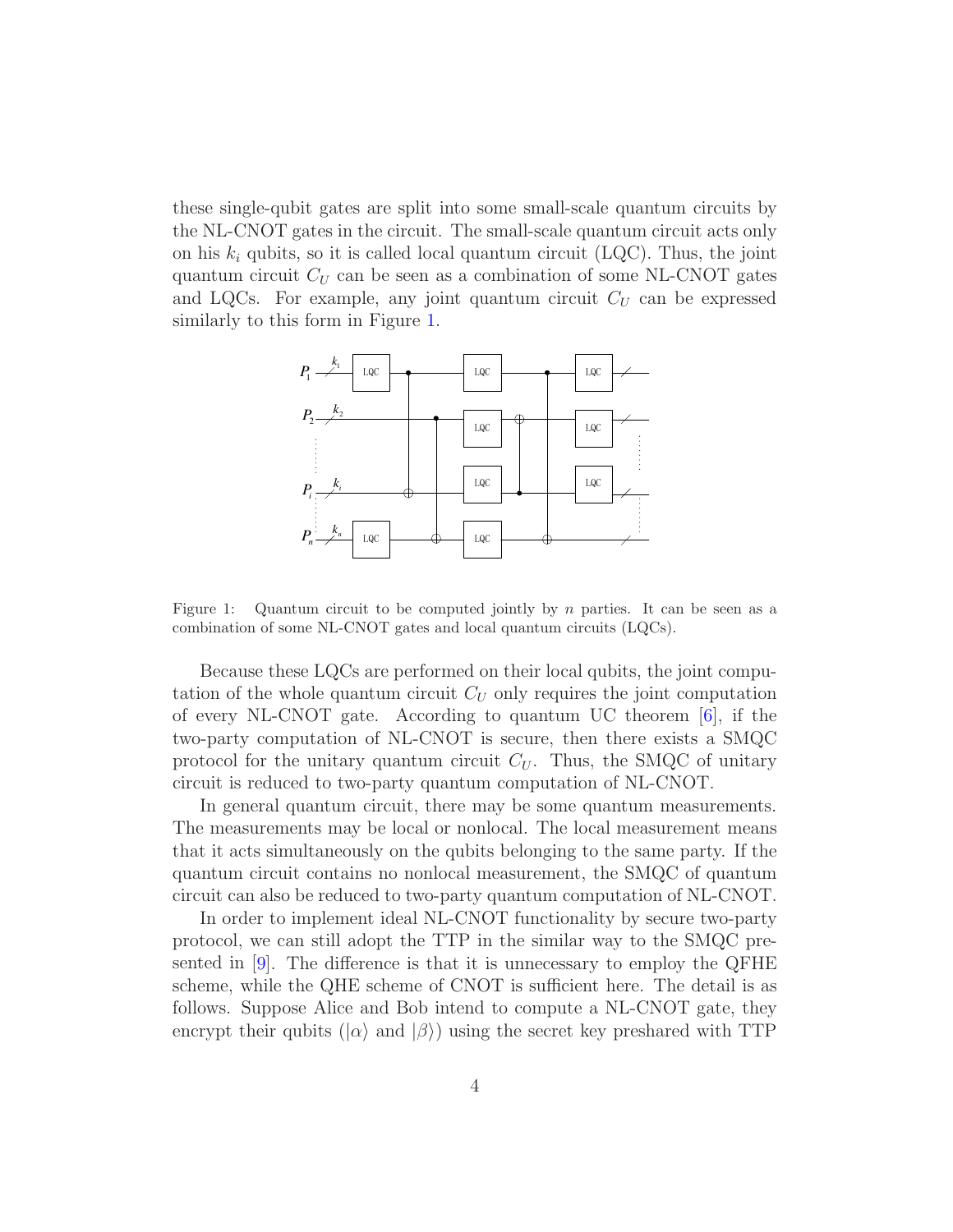separately, and send the two qubits to the TTP, then the TTP performs some quantum operation and sends back the result, finally Alice and Bob decrypt the received qubits separately and obtain the desired state  $CNOT(|\alpha\rangle \otimes |\beta\rangle)$ .

The *n* parties intend to jointly compute a quantum circuit consists of some NL-CNOTs and LQCs (the LQC may contain local measurements). The LQCs can be computed locally by themselves. Once they have to jointly compute a NL-CNOT gate, they call the TTP. The call procedure is described as above. Because the secret key is needed during the call of TTP, they have to preshare some secret key through QKD, which is unconditionally secure. In this way, with the help of TTP, we can construct a SMQC protocol for quantum circuit without nonlocal measurements. This protocol is just an improvement of the scheme presented in Ref. [9]. In this improved scheme, one computation of NL-CNOT needs one call of TTP. So it is an interactive scheme, and each party does not interact with another party. Moreover, the rounds of interaction depend on the number of NL-CNOT gates in the quantum circuit.

# 4. Two-party quantum computation of NL-CNOT

It can be concluded from the previous section that, NL-CNOT plays a fundamental role in multiparty quantum computation. Here the secure twoparty computation of NL-CNOT will be investigated as the key point. It will be reduced to bit commitment in the passive adversaries model and then a secure two-party quantum computation protocol of NL-CNOT will be proposed.

Denote the four Bell states as:  $|B_{xz}\rangle = \frac{1}{\sqrt{2}}$  $\frac{1}{2}(|0x\rangle + (-1)^{z}|1\bar{x}\rangle), \text{ where}$  $x, z \in \{0, 1\}$ , and  $\bar{x} = 1 - x$ . Define quantum entanglement state

$$
|\chi\rangle = \frac{1}{\sqrt{2}}(|00\rangle + |11\rangle)|00\rangle + \frac{1}{\sqrt{2}}(|01\rangle + |10\rangle)|11\rangle.
$$

This quantum state  $|\chi\rangle$  can be prepared using two copies of Bell state  $|B_{00}\rangle$ and a CNOT gate, e.g.  $|\chi\rangle = (I \otimes CNOT \otimes I)B_{00} \otimes B_{00}$ .

According to the implementation introduced in Refs.[7, 11], NL-CNOT can be implemented as Figure 2. This implementation involves an exchange of the two bits  $a_x, b_z$ . If Alice and Bob do not send her/his bit  $(a_x/b_z)$  simultaneously, there would leak information about her/his state. The analysis is referred to Ref.[7]. Anyway, it is not secure to directly use this implementation of NL-CNOT.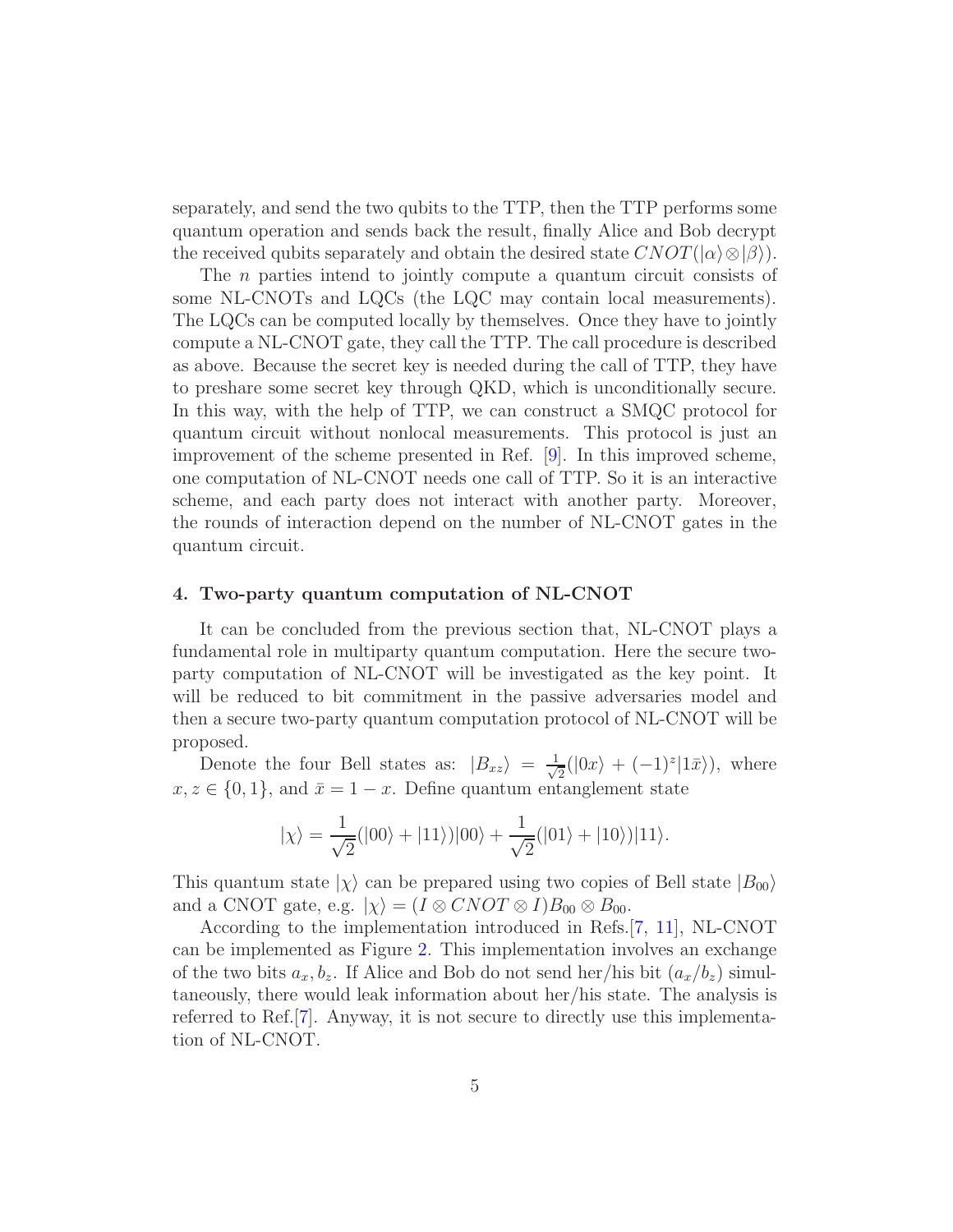

Figure 2: The remote implementation of NL-CNOT. The above/below of the dotted line expresses the local quantum operations of Alice/Bob. The dotted rectangle contains nonlocal computation.

Based on the construction in Figure 2, we should consider how to securely implement the computation of NL-CNOT. It is obvious from the figure that, there are two nonlocal elements in this circuit: 1) the preparation of the entanglement state  $|\chi\rangle$ ; 2) the remote controlled operation in the dotted rectangle. The entanglement state  $|\chi\rangle$  can be prepared by any one party. After one party has prepared the 4-qubit state, he sends two qubits to the other party. It is secure in the passive adversaries model, because no additional information is revealed in the fixed state. In the part of the dotted rectangle, Alice's local operation Z is controlled by Bob's measurement result  $b_z$ , and Bob's local operation X is controlled by Alice's measurement result  $a_x$ . So, in order to remotely implement NL-CNOT. Alice and Bob must exchange their measurement results  $a_x$  and  $b_z$ .

Above all, in the passive adversaries model, the security of two-party quantum computation of NL-CNOT depends on the security of exchanging two bits  $(a_x \text{ and } b_z)$ . It must avoid the case: one party has received a bit before sending his bit to the other party. The reason was analyzed in Ref.[7].

Denote  $SWAP(a, b)$  the exchange of two bits  $a, b \in \{0, 1\}$ . It can be securely implemented using bit commitment as follows: (1)Alice commits a bit a to Bob, and Bob commits a bit b to Alice;  $(2)$ Alice opens her commitment a, and Bob opens his commitment b.

Next, the detail is presented about the secure two-party quantum computation of NL-CNOT. Suppose Alice posses the control qubit  $|\alpha\rangle$ , and Bob posses the target qubit  $|\beta\rangle$ , and the entanglement state  $|\chi\rangle$  is prepared by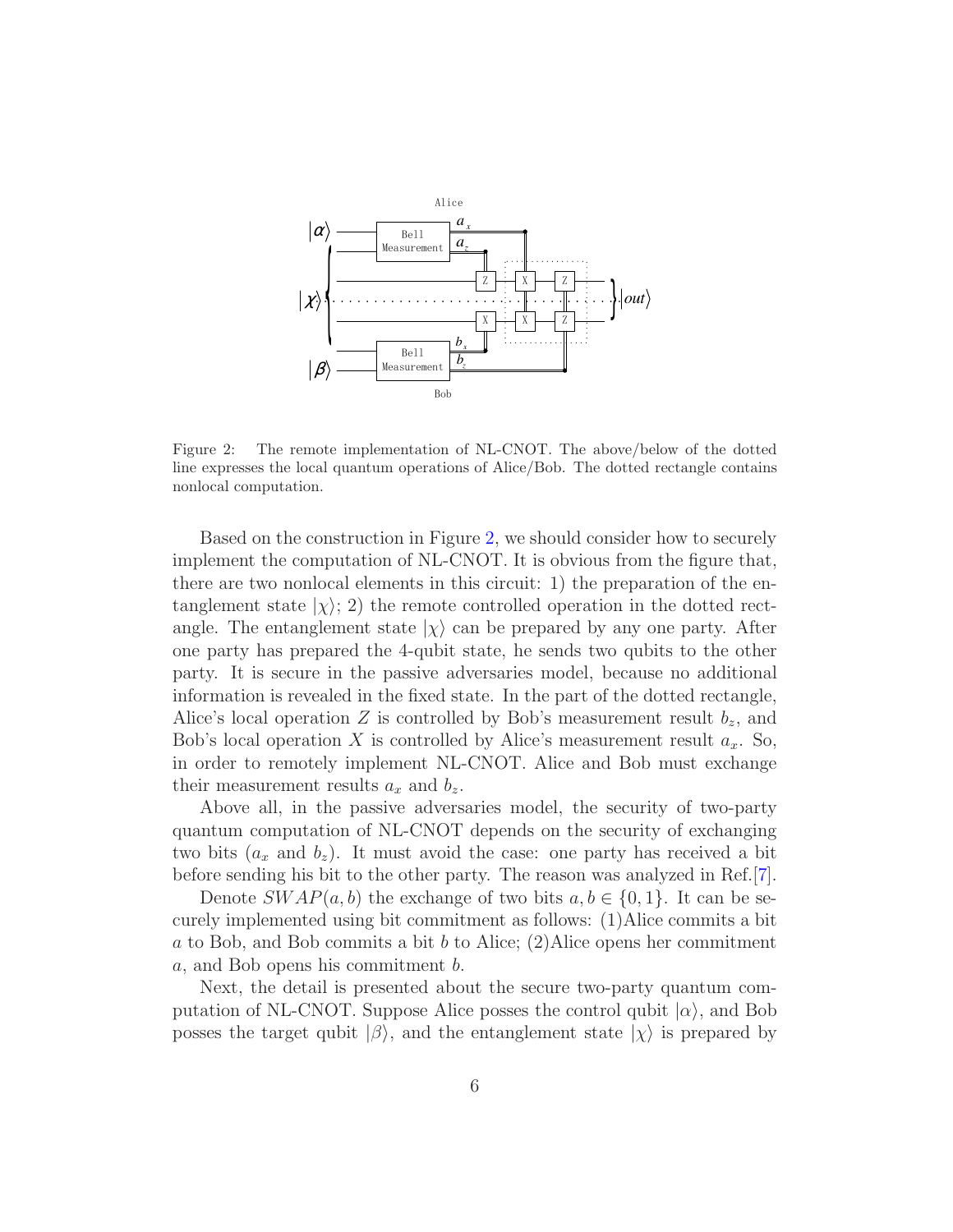Alice.

- 1. Alice prepares a 4-qubit entanglement state  $|\chi\rangle$  (the four qubits are called the 1st, 2nd, 3rd, 4th qubit separately). She sends the 3rd and 4th qubits to Bob, and retains the 1st and 2nd qubits;
- 2. Alice performs Bell measurement on the control qubit  $|\alpha\rangle$  and the 1st qubit, and the result is  $a_x, a_z$ ; Bob performs Bell measurement on the 4th qubit and target qubit  $|\beta\rangle$ , and the result is  $b_x, b_z$ ;
- 3. Alice and Bob call the oracle  $SWAP(a_x, b_z)$  to exchange the two bits  $a_x$  and  $b_z$ ;
- 4. Alice performs quantum operation  $Z^{b_z} X^{a_x} Z^{a_z}$  on the 2nd qubit; Bob performs quantum operation  $Z^{b_z} X^{a_x} X^{b_x}$  on the 3rd qubit; The 2nd and 3rd qubits are the output.

It can be verified that, the two-qubit output is  $CNOT(|\alpha\rangle \otimes |\beta\rangle)$ , and the former qubit belongs to Alice, and the latter belongs to Bob.

In the protocol, the 2nd and 4th steps are local quantum operations. The security of the protocol depends on whether Alice honestly prepares the state  $|\chi\rangle$ , and whether  $SWAP(a_x, b_z)$  is securely implemented. In the passive adversary model, Alice should prepare the state  $|\chi\rangle$  honestly following the protocol. Thus, in this model, the security of the protocol depends only on the secure implementation of  $SWAP(a_x, b_z)$ . Moreover, because  $SWAP(a_x, b_z)$  can be implemented based on bit commitment and its security depends on the security of bit commitment, the secure two-party quantum computation of NL-CNOT is reduced to bit commitment.

Bit commitment is a fundamental cryptographic primitive in modern cryptography. It can be implemented using either classical technique or quantum technique. The classical bit commitment is not so secure as quantum bit commitment. Though Refs. [12, 13] have proved the impossibility of unconditionally secure quantum bit commitment. Later, Refs. [14, 15] proved that the impossibility holds under nonrelativistic quantum mechanics. While in the relativistic quantum mechanics, an unconditionally secure quantum bit commitment protocol is proposed by Kent  $|16|$ . Thus, this quantum bit commitment scheme can be used to implement secure two-party quantum computation of NL-CNOT.

# 5. Multiparty quantum computation scheme and its security

According to the quantum UC theorem [6], in the SMQC protocol proposed in Section 3, the NL-CNOT functionality implemented by TTP can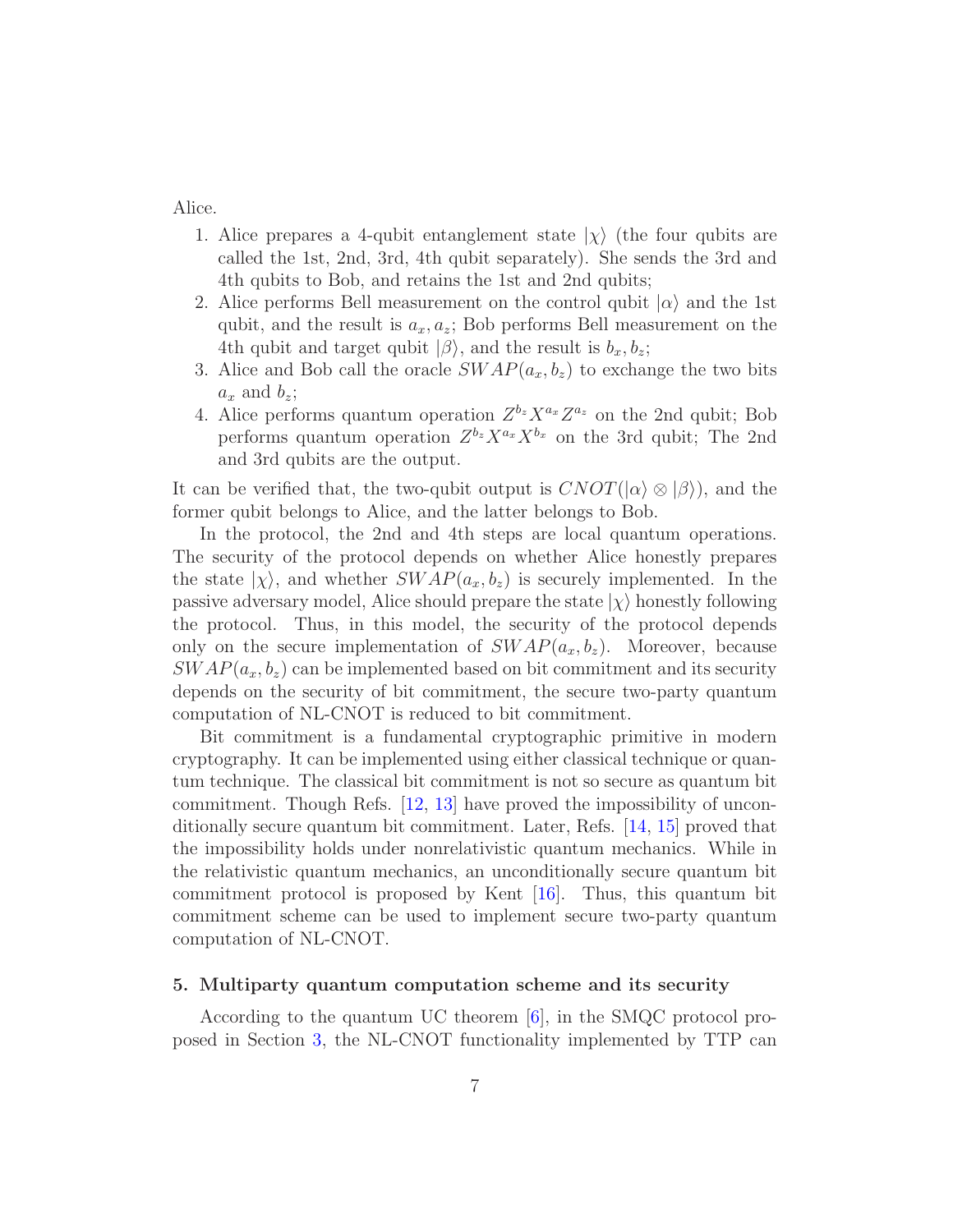be replaced with the two-party protocol of NL-CNOT proposed in Section 4. Thus, we can obtain a SMQC protocol that does not depend on TTP. Its security is analyzed, and can be concluded briefly: It is secure against passive adversaries, and not secure in the active adversaries model; It can be modified using the technique proposed in Ref. [8] to prevent active attack, but there still exists a vulnerability. The detail analysis is as follows.

Next, we analyze the security of the SMQC protocol in the passive adversaries model.

It can be known from the protocol that, all the local qubits belonging to each party have never been transmitted to another party, and the only communication between them is the exchange of classical bits. However, the bits of each party are randomly generated from the local quantum measurements, and leak nothing about the other party's collapsed state after measurements. Then, in the passive adversaries model, no information about the state of another party is revealed, and the dishonest party can gather no information during the computation. Thus, it is secure in the passive adversaries model.

However, it is not secure in the active adversaries model. Next, the analysis is focused on the active attack to the secure computation protocol of NL-CNOT.

In the secure computation protocol of NL-CNOT, when the entanglement state  $|\chi\rangle$  is prepared by an active adversary Bob (or Alice), the adversary can perform any Clifford operator on the 2nd (or 3rd) qubit of  $|\chi\rangle$ , and sends the 1st and 2nd (3rd and 4th) to Alice (or Bob). This causes that the Alice's (or Bob's) result of performing NL-CNOT is transformed with a Clifford operator, which is unknown to Alice (or Bob). Thus, the result is corrupted, however, Alice (or Bob) does not realize the corruption.

In active adversaries model, there are another two kinds of attack strategy to the secure computation protocol of NL-CNOT: (l)Alice can change the measurement basis; (2)Alice flips the measurement bit  $a_x$  before exchanging it with Bob's bit  $b_z$ .

The honest Alice performs the Bell measurement using the basis  $\{|B_{xz}\rangle|x, z \in$  $\{0,1\}$ . However, the dishonest Alice can performs the measurement using another measurement basis, e.g.  $\{|B(U)_{xz}\rangle | |B(U)_{xz}\rangle = U^{\dagger} \otimes I |B_{xz}\rangle, x, z \in$  $\{0,1\}\}\,$ , where U is some unitary transformation. Then, the output of Figure 2 is  $|out\rangle = CNOT((U|\varphi\rangle) \otimes |\phi\rangle)$ , where  $|\varphi\rangle$  and  $|\phi\rangle$  are the inputs. The details are omitted. The readers can deduce it from the result of teleportationbased quantum computation [17].

Suppose Alice's measurement result is  $a_x, a_z$ . The dishonest Alice ex-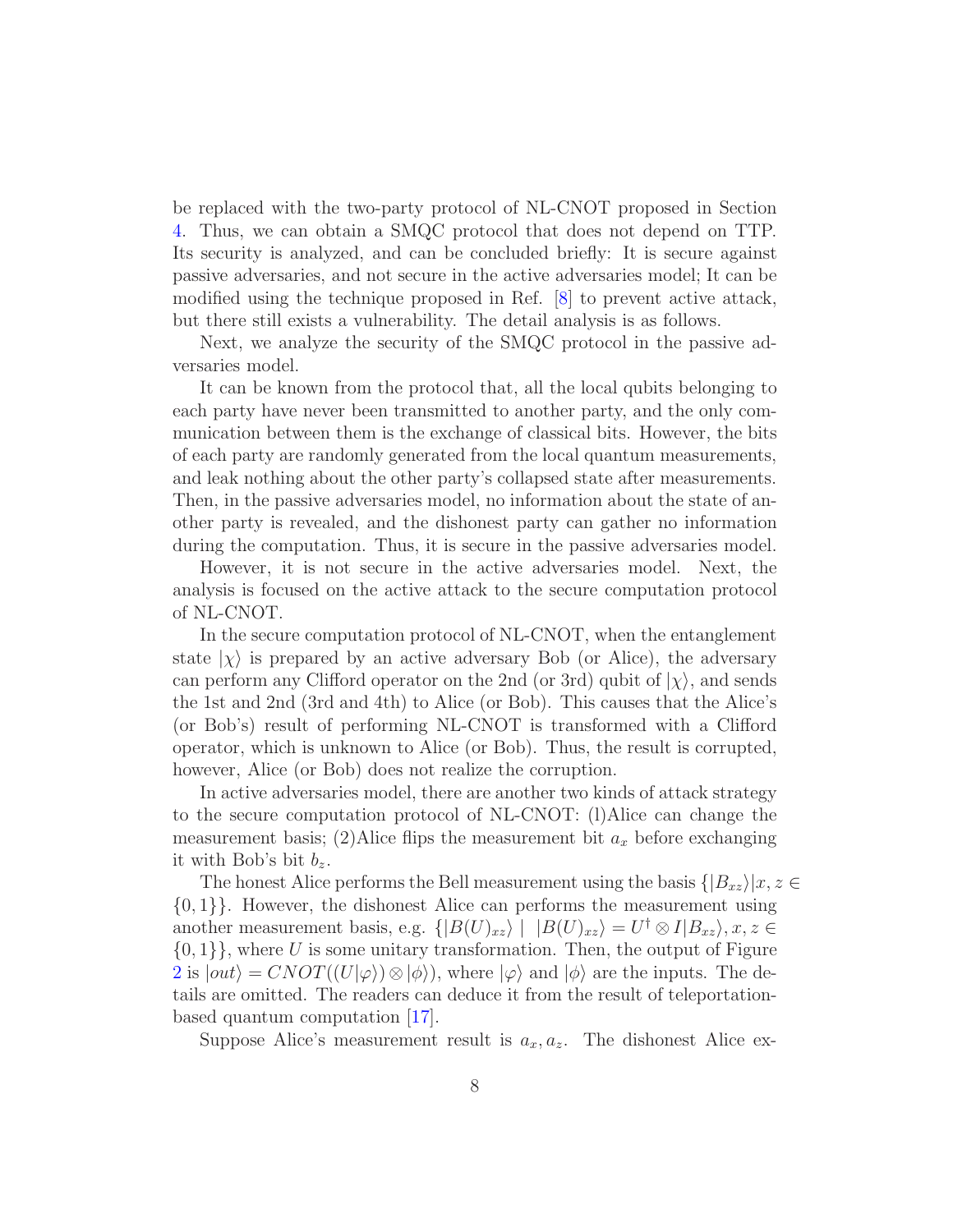changes  $a'_x = 1 - a_x$  with Bob's measurement bit  $b_z$ . Then the output of Figure 2 is  $|out\rangle = CNOT(|\varphi\rangle \otimes X|\phi\rangle)$ , where  $|\varphi\rangle$  and  $|\phi\rangle$  are the inputs.

Similarly, the dishonest Bob can also adopt the above two kinds of attack strategy in the active adversaries model.

Above all, the SMQC protocol presented here cannot prevent active adversaries. However, it can be modified using the technique proposed in Ref. [8] to prevent active adversaries. Even if the SMQC protocol is transformed into an actively secure protocol, a vulnerability still exists. The analysis is as follows.

Suppose there exists an ideal two-party protocol for NL-CNOT (e.g there exits an ideal black-box that implements NL-CNOT functionality). If Alice and Bob's inputs are  $|\varphi\rangle, |\phi\rangle$ , where  $|\phi\rangle$  is the eigenvector of X ( $|+\rangle$  or  $|-\rangle$ ), Alice has perfect attack strategy in the active adversaries model.

**Proposition 1:** Let  $|\phi\rangle$  being the eigien state  $(|+\rangle$  or  $|-\rangle$ ) of Pauli X operator. Then for any two qubits  $|\varphi\rangle$  and  $|\varphi'\rangle$ ,

$$
tr_1[CNOT(|\varphi\rangle \otimes |\phi\rangle)] = tr_1[CNOT(|\varphi'\rangle \otimes |\phi\rangle)],
$$

where  $tr_1(\cdot)$  denotes the partial trace on the first qubit.

The proof is omitted here. From the proposition, when  $|\phi\rangle = |+\rangle$  (or  $|-\rangle$ ),  $CNOT(\ket{\varphi} \otimes \ket{\phi})$  and  $CNOT(\ket{\varphi'} \otimes \ket{\phi})$  have the Schmidt decomposition as follows:

$$
CNOT(|\varphi\rangle \otimes |\phi\rangle) = \sum_{k} a_k |\alpha_k\rangle \otimes |\beta_k\rangle,
$$

and

$$
CNOT(|\varphi'\rangle \otimes |\phi\rangle) = \sum_{k} a_k |\alpha'_{k}\rangle \otimes |\beta_{k}\rangle.
$$

Because there exists a unitary transformation  $U_1$  that transforms  $|\alpha_k\rangle$  to  $|\alpha'_k\rangle$ , we can conclude that  $\exists U_1$ , such that

$$
CNOT(|\varphi'\rangle \otimes |\phi\rangle) = (U_1 \otimes I) CNOT(|\varphi\rangle \otimes |\phi\rangle).
$$

This allows Alice to evaluate CNOT between an arbitrary state  $|\varphi'\rangle$  and the state  $|+\rangle$  (or  $|-\rangle$ ). Moreover, Alice can perform local transformation  $U_1$  to get the result of CNOT evaluation on any desired input  $|\varphi'\rangle$ , but Bob cannot find out Alice's dishonest behavior.

It should be noticed that, although a vulnerability exists in the scheme, it is still a secure scheme. The reason is similar as that, in modern cryptography, the existence of weak key does not mean insecurity of the encryption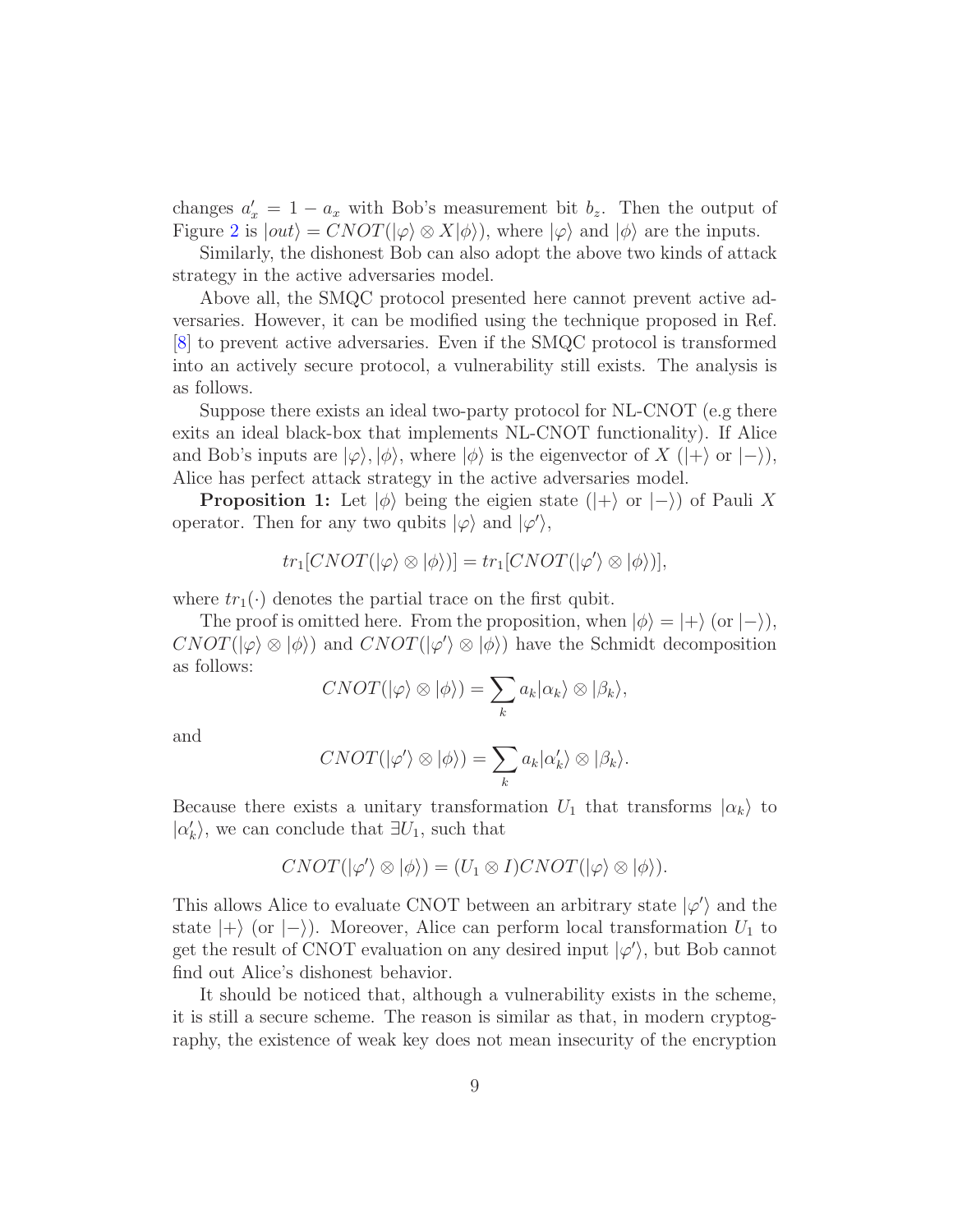scheme. Moreover, the input state of Bob is unnecessary to be  $|+\rangle$  or  $|-\rangle$ , and Alice cannot know whether Bob would choose one of the two state as his input.

# 6. Discussions

Ref. [7] presented a secure two-party quantum computation scheme of unitaries. Our scheme without TTP is a simplify and extension of theirs. Actually, if the NL-CNOT gate in their scheme is replaced with the protocol proposed in Section 4, their scheme can be simplified into the two-party case of our SMQC protocol. In Ref. [7], the key-updating is the core of their protocol. Because key-updating is relative to the different quantum gates (e.g. Pauli gates,  $H, P, T$ , local CNOT), and the implementation of T gate needs the call of ideal AND-Box functionality. While in this simplified scheme, key-updating and ideal AND-Box functionality are not necessary, and secure bit commitment is sufficient.

This paper studies SMQC, and shows that bit commitment is universal for SMQC without nonlocal measurements. However, the case that there exists nonlocal quantum measurements in the quantum circuit has not been considered. So it is left an open question: is bit commitment sufficient for secure nonlocal quantum measurement? If it is, then any multiparty quantum computation can be securely implemented based on bit commitment.

According to Ref. [8], the SMQC protocol here can be improved to resist active attack. However, a vulnerability still exists in the active adversaries model. The analysis is shown in the previous section. In consideration of the fundamental role of CNOT in the quantum computation, we conjecture that any SMQC protocol has the vulnerability in the active adversaries model.

## 7. Conclusions

This paper studies SMQC without nonlocal measurements. A SMQC protocol is constructed based on NL-CNOT functionality, which is implemented with TTP. Moreover, in the passive adversary model, a secure twoparty quantum computation protocol of NL-CNOT is proposed based on bit commitment. Thus it can be inferred that bit commitment is universal for SMQC without nonlocal measurements. Based on the two-party protocol of NL-CNOT, SMQC protocol can be constructed without TTP. In addition, the security of the two-party protocol of NL-CNOT is analyzed in active adversaries model.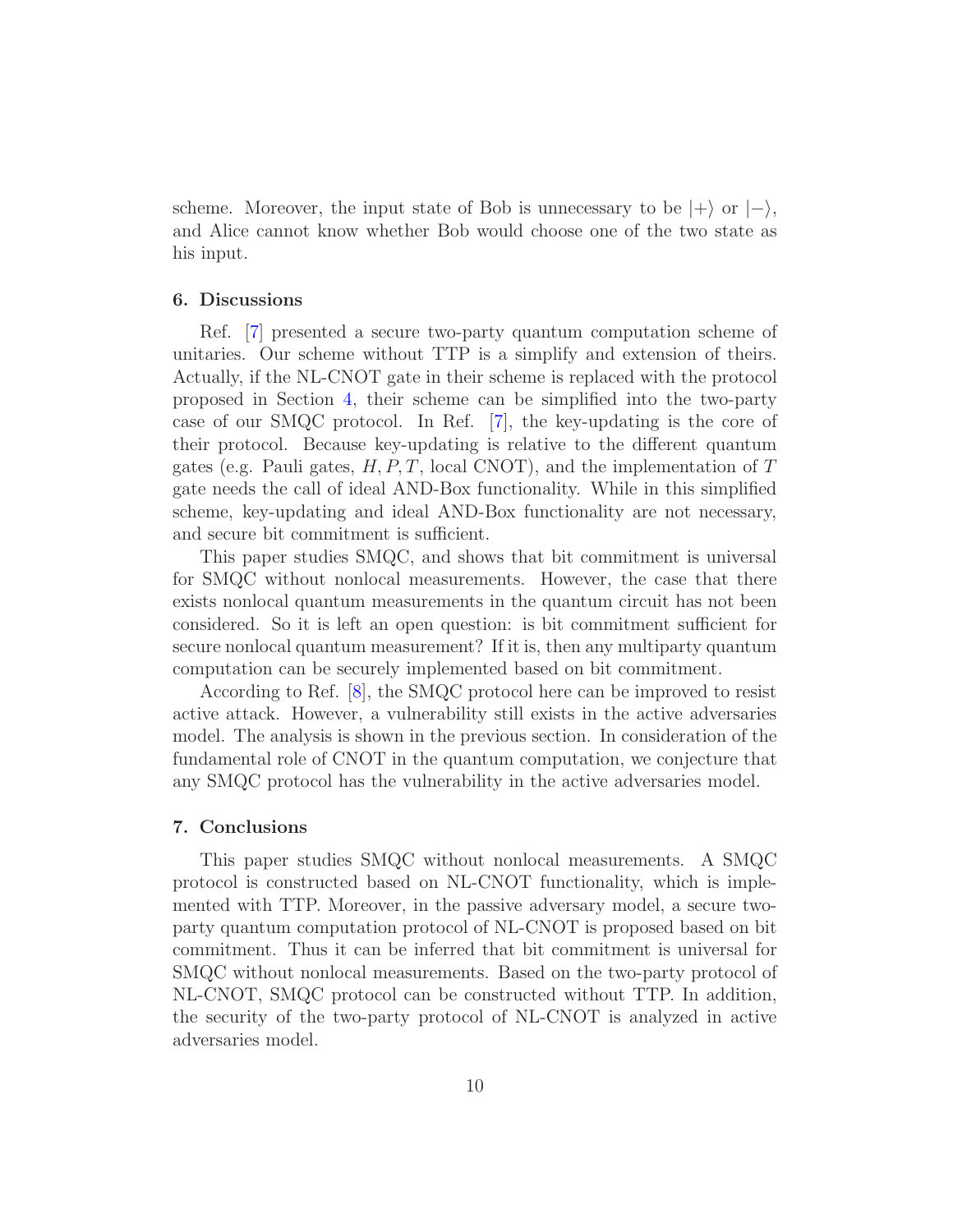# References

- [1] H. K. Lo, Insecurity of quantum secure computations. Phys. Rev. A 56(2): 1154-1162, 1997.
- [2] R. Colbeck, Impossibility of secure two-party classical computation. Phys. Rev. A 76(6): 062308, 2007.
- [3] H. Buhrman, M. Christandl, and C. Schaffner, Complete insecurity of quantum protocols for classical two-party computation. Phys. Rev. Lett. 109(16): 160501, 2012.
- [4] C. Crépeau, D. Gottesman, and A. Smith, Secure multi-party quantum computation. FOCS 2002.
- [5] M. Ben-or, C. Crépeau, D. Gottesman, A. Hassidim, and A. Smith, Secure multiparty quantum computation with (only) a strict honest majority. FOCS 2006.
- [6] D. Unruh, Universally Composable Quantum Multi-party Computation. Advances in Cryptology - EUROCRYPT 2010.
- [7] F. Dupuis, J. B. Nielsen. and L. Salvail, Secure two-party quantum evaluation of unitaries against specious adversaries. Crypto 2010.
- [8] F. Dupuis, J. B. Nielsen, and L. Salvail, Actively secure two-party evaluation of any quantum operation. Crypto 2012.
- [9] M. Liang, Symmetric quantum fully homomorphic encryption with perfect security. arXiv: 1304.5087. To appear in Quantum Inf. Process.
- [10] O. Goldreich, Computational complexity: a conceptual perspective, Cambridge university press. Cambridge, 2008.
- [11] D. Gottesman, I. L. Chuang, Quantum teleportation is a universal computational primitive. Nature 402, 390-393, 1999.
- [12] D. Mayers, Unconditionally Secure Quantum Bit Commitment is Impossible. Phys. Rev. Lett. 78: 3414-3417, 1997.
- [13] H. K. Lo and H. F. Chau, Is Quantum Bit Commitment Really Possible? Phys. Rev. Lett. 78: 3410, 1997.